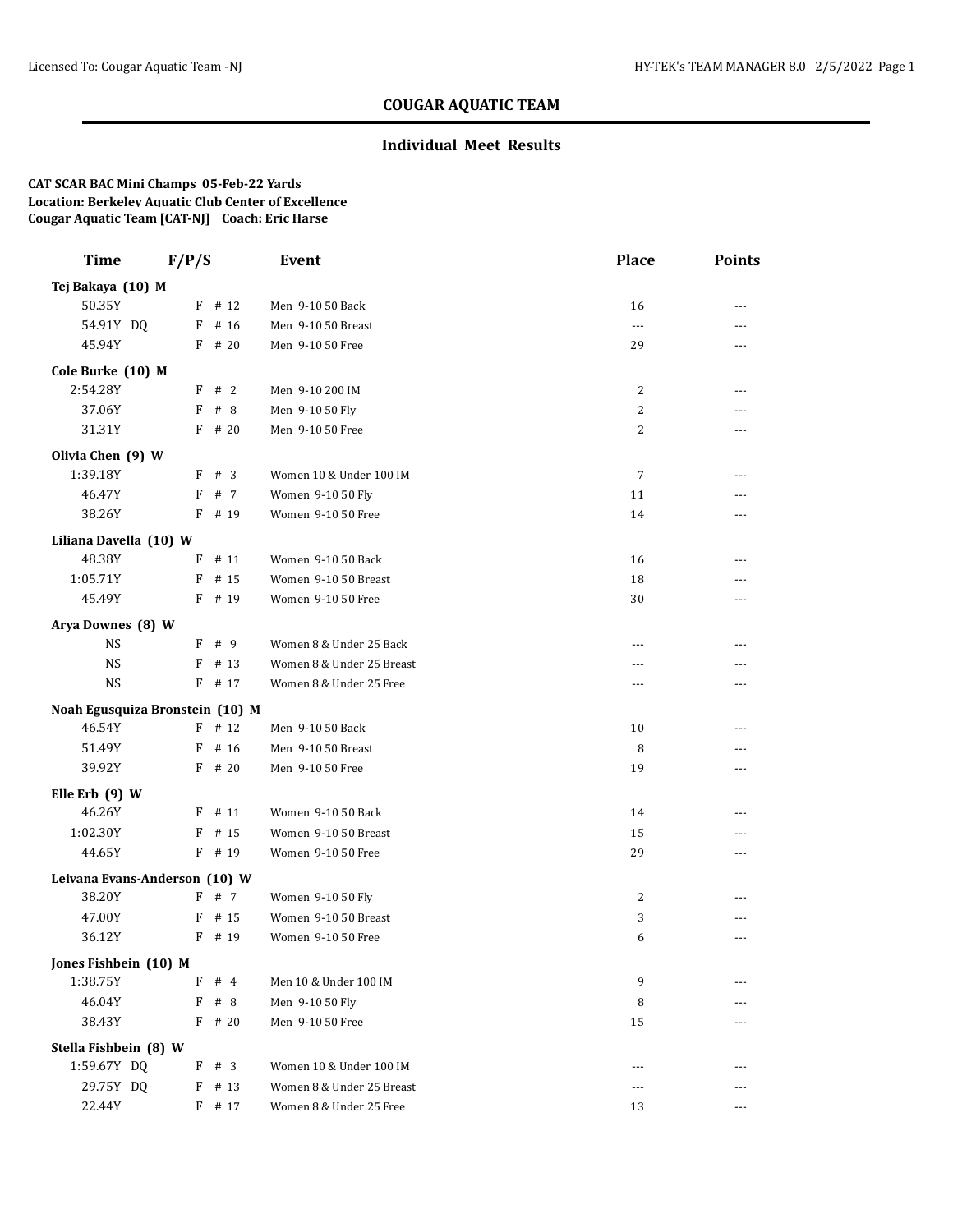### **Individual Meet Results**

| <b>Time</b>                 | F/P/S     | Event                     | <b>Place</b> | <b>Points</b>  |  |
|-----------------------------|-----------|---------------------------|--------------|----------------|--|
| Sloan Frame (10) W          |           |                           |              |                |  |
| 46.44Y                      | F # 7     | Women 9-10 50 Fly         | 10           | ---            |  |
| 1:02.62Y                    | $F$ # 15  | Women 9-10 50 Breast      | 17           | ---            |  |
| 38.22Y                      | $F$ # 19  | Women 9-10 50 Free        | 13           | ---            |  |
| Jax Francisco (8) M         |           |                           |              |                |  |
| 25.96Y                      | $F$ # 10  | Men 8 & Under 25 Back     | 9            | ---            |  |
| 38.17Y DQ                   | $F$ # 14  | Men 8 & Under 25 Breast   | ---          | ---            |  |
| 24.29Y                      | $F$ # 18  | Men 8 & Under 25 Free     | 12           | ---            |  |
| Aviva Gardner (8) W         |           |                           |              |                |  |
| 21.50Y                      | $F$ # 5   | Women 8 & Under 25 Fly    | 3            | ---            |  |
| 22.56Y                      | F # 9     | Women 8 & Under 25 Back   | 4            | ---            |  |
| 26.64Y                      | $F$ # 13  | Women 8 & Under 25 Breast | 3            | ---            |  |
|                             |           |                           |              |                |  |
| <b>Bailey Gardner (9) W</b> |           |                           |              |                |  |
| 52.77Y                      | $F$ # 11  | Women 9-10 50 Back        | 22           | ---            |  |
| 57.02Y                      | # 15<br>F | Women 9-10 50 Breast      | 12           | ---            |  |
| 46.46Y                      | $F$ # 19  | Women 9-10 50 Free        | 35           | ---            |  |
| Conor Gaynor (8) M          |           |                           |              |                |  |
| <b>NS</b>                   | $F$ # 6   | Men 8 & Under 25 Fly      | ---          | ---            |  |
| <b>NS</b>                   | $F$ # 10  | Men 8 & Under 25 Back     | $---$        | ---            |  |
| <b>NS</b>                   | $F$ # 18  | Men 8 & Under 25 Free     | ---          | ---            |  |
| Kristen Gill (10) W         |           |                           |              |                |  |
| <b>NS</b>                   | $F$ # 11  | Women 9-10 50 Back        | $---$        | ---            |  |
| <b>NS</b>                   | F<br># 15 | Women 9-10 50 Breast      | ---          |                |  |
| $_{\rm NS}$                 | F<br># 19 | Women 9-10 50 Free        | ---          | ---            |  |
| Marco Gonzalez (10) M       |           |                           |              |                |  |
| 2:47.12Y                    | $F$ # 2   | Men 9-10 200 IM           | $\mathbf{1}$ | ---            |  |
| 36.45Y                      | #8<br>F   | Men 9-10 50 Fly           | $\mathbf{1}$ | ---            |  |
| 31.15Y                      | $F$ # 20  | Men 9-10 50 Free          | $\mathbf{1}$ | $\overline{a}$ |  |
| Grace Hasani (7) W          |           |                           |              |                |  |
| 28.93Y                      | F # 9     | Women 8 & Under 25 Back   | 16           | ---            |  |
| 30.72Y                      | F<br># 13 | Women 8 & Under 25 Breast | 6            | ---            |  |
| 24.59Y                      | $F$ # 17  | Women 8 & Under 25 Free   | 18           | ---            |  |
| Marit Hedberg (9) W         |           |                           |              |                |  |
| 51.68Y                      | F<br># 11 | Women 9-10 50 Back        | 21           | ---            |  |
| 52.41Y                      | $F$ # 15  | Women 9-10 50 Breast      | 6            | ---            |  |
| 44.21Y                      | $F$ # 19  | Women 9-10 50 Free        | 26           |                |  |
| Keira Hodgson (7) W         |           |                           |              |                |  |
| 31.40Y                      | $F$ # 5   | Women 8 & Under 25 Fly    | 13           | ---            |  |
| 22.88Y                      | F # 9     | Women 8 & Under 25 Back   | $\sqrt{5}$   | ---            |  |
| 21.82Y                      | F # 17    | Women 8 & Under 25 Free   | 11           | ---            |  |
|                             |           |                           |              |                |  |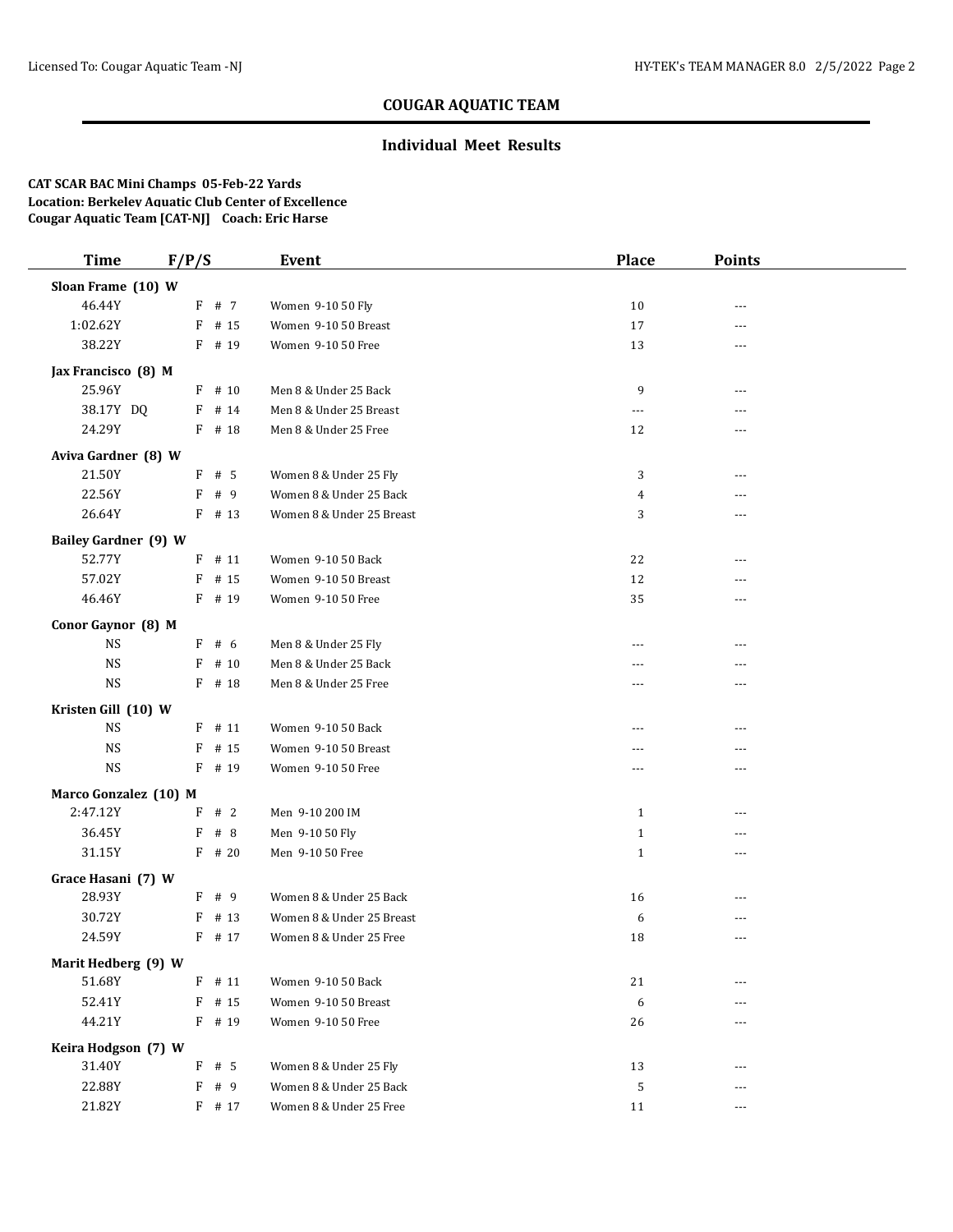### **Individual Meet Results**

| <b>Time</b>           | F/P/S     | Event                   | <b>Place</b> | <b>Points</b>                          |  |
|-----------------------|-----------|-------------------------|--------------|----------------------------------------|--|
| Olivia Hodgson (7) W  |           |                         |              |                                        |  |
| 25.01Y                | $F$ # 5   | Women 8 & Under 25 Fly  | 6            | ---                                    |  |
| 23.60Y                | F # 9     | Women 8 & Under 25 Back | 8            | $- - -$                                |  |
| 21.21Y                | $F$ # 17  | Women 8 & Under 25 Free | 10           | ---                                    |  |
| Whitney Hodgson (7) W |           |                         |              |                                        |  |
| 29.22Y                | $F$ # 5   | Women 8 & Under 25 Fly  | 10           | ---                                    |  |
| 22.90Y                | F # 9     | Women 8 & Under 25 Back | 6            |                                        |  |
| 22.62Y                | $F$ # 17  | Women 8 & Under 25 Free | 14           | $- - -$                                |  |
| Campbell Howard (8) M |           |                         |              |                                        |  |
| 22.99Y                | $F$ # 10  | Men 8 & Under 25 Back   | 3            | ---                                    |  |
| 29.64Y                | $F$ # 14  | Men 8 & Under 25 Breast | 5            | ---                                    |  |
| 21.66Y                | $F$ # 18  | Men 8 & Under 25 Free   | 8            | ---                                    |  |
| Alex Hui (10) M       |           |                         |              |                                        |  |
| 50.12Y                | $F$ # 12  | Men 9-10 50 Back        | 14           | ---                                    |  |
| 56.61Y                | # 16<br>F | Men 9-10 50 Breast      | 17           | ---                                    |  |
| 43.79Y                | $F$ # 20  | Men 9-10 50 Free        | 25           | ---                                    |  |
| Jacob Kolen (10) M    |           |                         |              |                                        |  |
| $_{\rm NS}$           | F # 2     | Men 9-10 200 IM         | $\cdots$     | ---                                    |  |
| 1:29.47Y              | #4<br>F   | Men 10 & Under 100 IM   | 3            | $---$                                  |  |
| 39.01Y                | F<br># 8  | Men 9-10 50 Fly         | 4            | ---                                    |  |
| 33.56Y                | $F$ # 20  | Men 9-10 50 Free        | 3            | $---$                                  |  |
| Daniel Laynez (9) M   |           |                         |              |                                        |  |
| <b>NS</b>             | $F$ # 12  | Men 9-10 50 Back        | ---          | $- - -$                                |  |
| $_{\rm NS}$           | $F$ # 16  | Men 9-10 50 Breast      | ---          | ---                                    |  |
| <b>NS</b>             | $F$ # 20  | Men 9-10 50 Free        | ---          | ---                                    |  |
| Ella Marzullo (10) W  |           |                         |              |                                        |  |
| 41.26Y                | F # 7     | Women 9-10 50 Fly       | 5            | ---                                    |  |
| 44.13Y                | $F$ # 11  | Women 9-10 50 Back      | 7            | $\overline{a}$                         |  |
| 36.61Y                | $F$ # 19  | Women 9-10 50 Free      | 8            | $\overline{a}$                         |  |
| Grace Mazza (10) W    |           |                         |              |                                        |  |
| 2:04.21Y              | F # 3     | Women 10 & Under 100 IM | 17           | ---                                    |  |
| 1:02.44Y              | $F$ # 15  | Women 9-10 50 Breast    | 16           | ---                                    |  |
| 54.24Y                | F # 19    | Women 9-10 50 Free      | 40           | $\scriptstyle\cdots\scriptstyle\cdots$ |  |
| Liam McDonnell (8) M  |           |                         |              |                                        |  |
| $_{\rm NS}$           | # 6<br>F  | Men 8 & Under 25 Fly    | $  -$        | ---                                    |  |
| <b>NS</b>             | $F$ # 10  | Men 8 & Under 25 Back   |              |                                        |  |
| <b>NS</b>             | F # 18    | Men 8 & Under 25 Free   | $---$        | $---$                                  |  |
| Samuel Miller (10) M  |           |                         |              |                                        |  |
| 1:50.56Y              | $F$ # 4   | Men 10 & Under 100 IM   | 16           | ---                                    |  |
| 58.87Y                | F # 8     | Men 9-10 50 Fly         | 14           | ---                                    |  |
| 45.83Y                | $F$ # 20  | Men 9-10 50 Free        | 28           | ---                                    |  |
|                       |           |                         |              |                                        |  |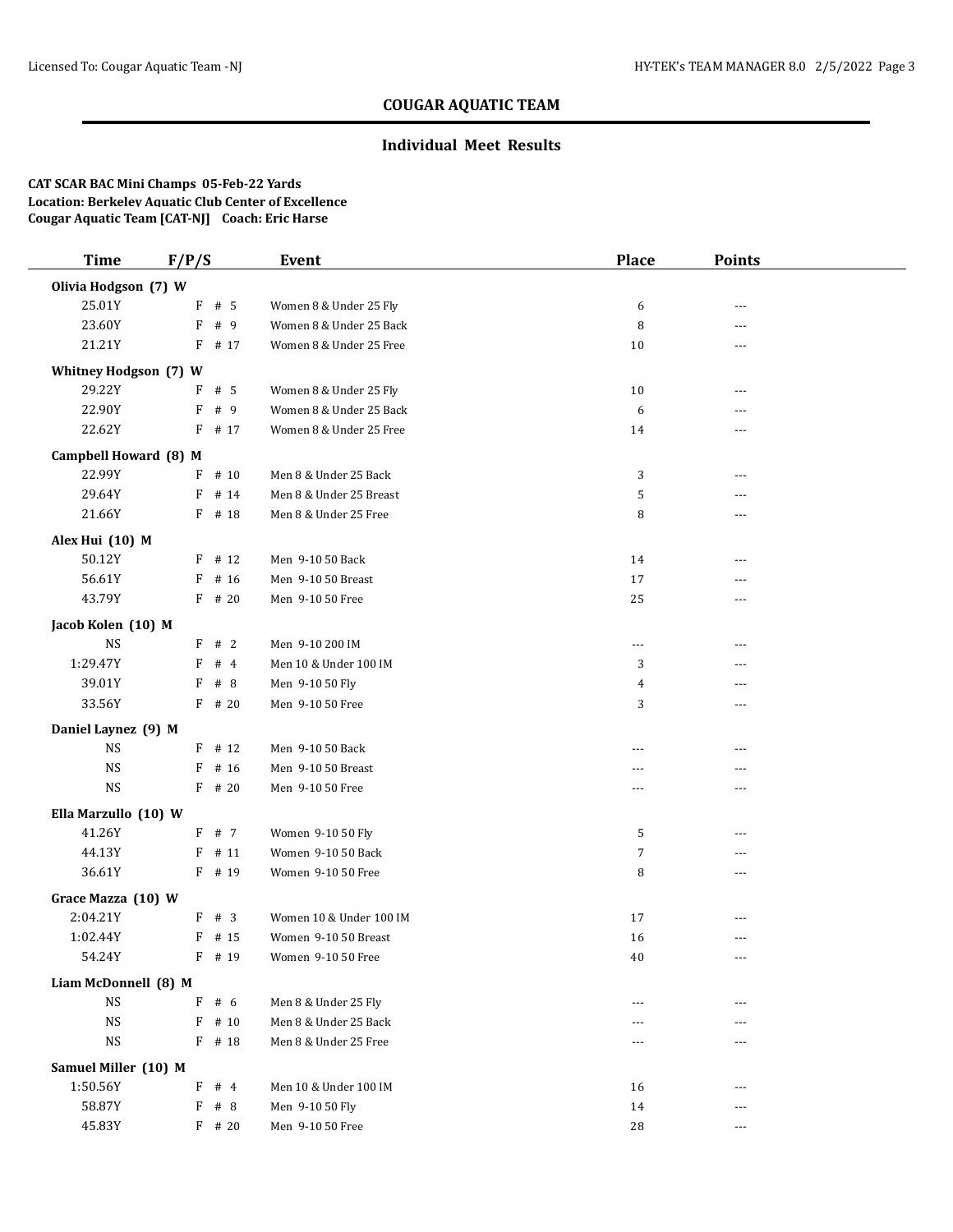### **Individual Meet Results**

| <b>Time</b>             | F/P/S     | Event                     | <b>Place</b>   | <b>Points</b>  |  |
|-------------------------|-----------|---------------------------|----------------|----------------|--|
| Sophia Mortimore (10) W |           |                           |                |                |  |
| 37.65Y                  | F # 7     | Women 9-10 50 Fly         | $\mathbf{1}$   | ---            |  |
| 38.04Y                  | $F$ # 11  | Women 9-10 50 Back        | $\mathbf{1}$   | ---            |  |
| 33.47Y                  | F # 19    | Women 9-10 50 Free        | $\sqrt{2}$     | ---            |  |
| Clare Mulcahy (8) W     |           |                           |                |                |  |
| 29.55Y                  | $F$ # 5   | Women 8 & Under 25 Fly    | 11             | ---            |  |
| 25.85Y                  | # 9<br>F  | Women 8 & Under 25 Back   | 11             | ---            |  |
| 21.88Y                  | F<br># 17 | Women 8 & Under 25 Free   | 12             | ---            |  |
| Molly Mulcahy (8) W     |           |                           |                |                |  |
| 27.20Y                  | $F$ # 5   | Women 8 & Under 25 Fly    | 8              | ---            |  |
| 26.46Y                  | F<br># 9  | Women 8 & Under 25 Back   | 12             | ---            |  |
| 24.95Y                  | $F$ # 17  | Women 8 & Under 25 Free   | 19             | ---            |  |
| Grace Pages (10) W      |           |                           |                |                |  |
| 2:02.05Y                | $F$ # 3   | Women 10 & Under 100 IM   | 15             | $- - -$        |  |
| 55.50Y                  | # 11<br>F | Women 9-10 50 Back        | 26             |                |  |
| 54.27Y                  | $F$ # 19  | Women 9-10 50 Free        | 41             | ---            |  |
| Henry Randall (9) M     |           |                           |                |                |  |
| 1:54.51Y                | $F$ # 4   | Men 10 & Under 100 IM     | 18             | ---            |  |
| 56.38Y                  | # 16<br>F | Men 9-10 50 Breast        | 16             | ---            |  |
| 48.40Y                  | $F$ # 20  | Men 9-10 50 Free          | 35             | ---            |  |
| Isla Randall (7) W      |           |                           |                |                |  |
| 25.61Y                  | $F$ # 9   | Women 8 & Under 25 Back   | 10             | ---            |  |
| 33.42Y                  | # 13<br>F | Women 8 & Under 25 Breast | $\overline{7}$ | ---            |  |
| 23.96Y                  | $F$ # 17  | Women 8 & Under 25 Free   | 16             | ---            |  |
| Liliana Ringston (8) W  |           |                           |                |                |  |
| 32.83Y                  | # 9<br>F  | Women 8 & Under 25 Back   | 22             | ---            |  |
| 40.18Y DQ               | $F$ # 13  | Women 8 & Under 25 Breast | ---            |                |  |
| 29.04Y                  | $F$ # 17  | Women 8 & Under 25 Free   | 24             | ---            |  |
| Joaquin Rivera (9) M    |           |                           |                |                |  |
| 1:48.95Y                | $F$ # 4   | Men 10 & Under 100 IM     | 15             | $\overline{a}$ |  |
| 57.82Y                  | F<br>#8   | Men 9-10 50 Fly           | 13             |                |  |
| 42.40Y                  | $F$ # 20  | Men 9-10 50 Free          | 23             | $---$          |  |
| Alyanna Roldan (9) W    |           |                           |                |                |  |
| 1:35.22Y                | F<br># 3  | Women 10 & Under 100 IM   | 6              |                |  |
| 43.56Y                  | F # 7     | Women 9-10 50 Fly         | 7              |                |  |
| 36.07Y                  | F # 19    | Women 9-10 50 Free        | 5              |                |  |
| Julianne Roldan (7) W   |           |                           |                |                |  |
| 1:58.49Y                | F # 3     | Women 10 & Under 100 IM   | 14             | ---            |  |
| 24.72Y                  | $F$ # 5   | Women 8 & Under 25 Fly    | 5              | ---            |  |
| 20.85Y                  | F # 17    | Women 8 & Under 25 Free   | 9              | ---            |  |